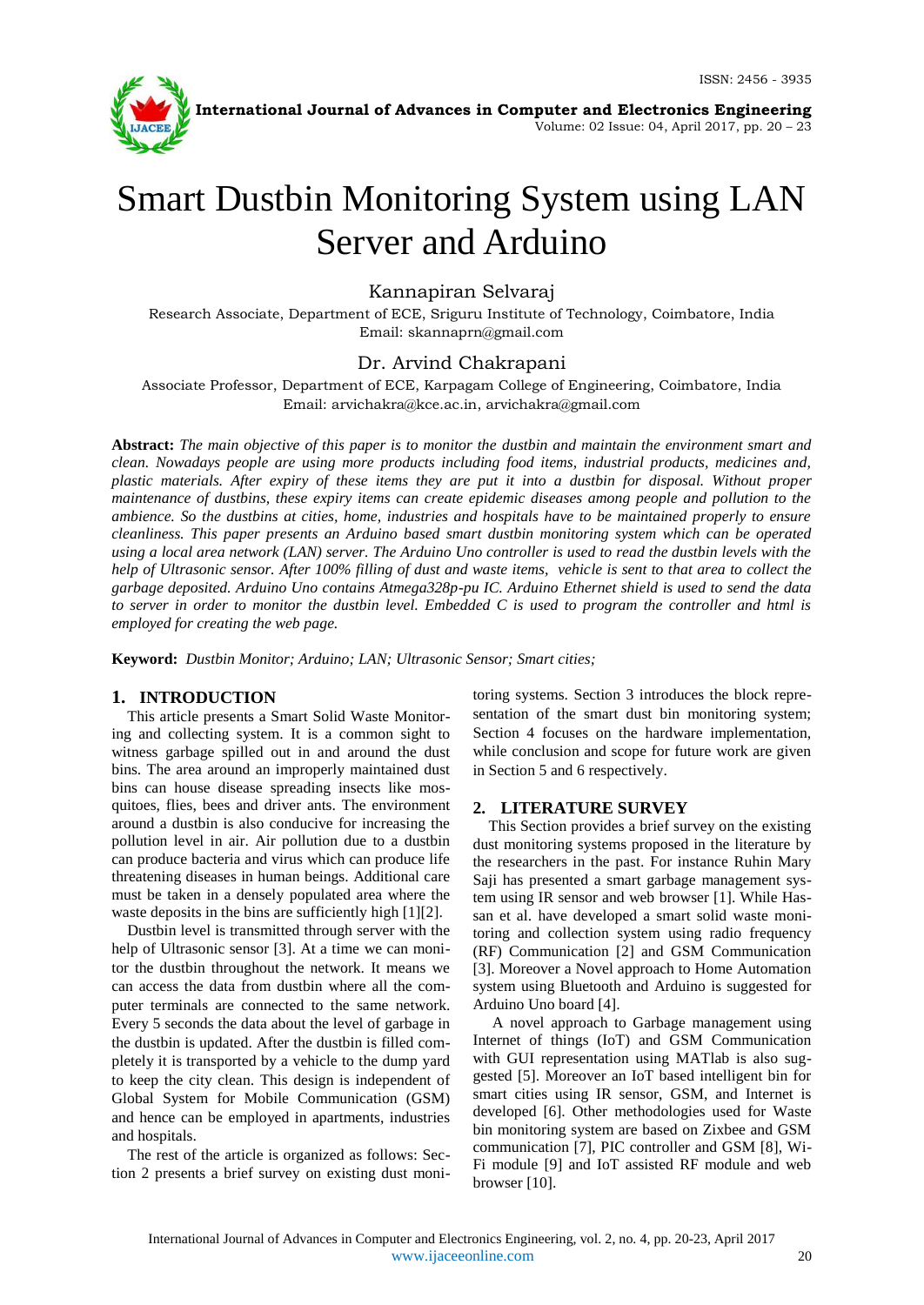

Volume: 02 Issue: 04, April 2017, pp. 20 – 23

## **3. BLOCK REPRSENTATION**

 The block representation of the proposed Smart Dustbin Monitor using LAN Server and Arduino in given in Fig. 1. An ultrasonic sensor is used to sense the dust level distance and passes it to the Arduino Controller which reads the distance and gives the percentage of garbage level filled in the dustbin. The percentage of dust is given to Arduino Ethernet shield which transmits the data to LAN server. In the computer/laptop connected to that network, the dustbin level with the help of IP address of Ethernet shield. Dustbin levels are updated for every 5 seconds.



*Figure 1: Block representation of the proposed system*

# **4. HARDWARE IMPLEMENTATION**

The hardware realization of the proposed Smart Dustbin Monitoring system using LAN Server and Arduino is detailed below

#### **4.1. Arduino Controller**

An Arduino is an open source microcontroller board which is shown in Fig. 2 [4]. There are so many Arduino boards are available in market like UNO, MEGA, Mico, Nano, Yun, Esplora, Pro mini, and Lilly pad. In this paper, we are use an Arduino Uno Board which consists of 14 digital input/output pins, 6 analog input/output pins and one serial port [5] [6]. USB power Supply and external power supply.



*Figure 2: Arduino Uno Controller*

The Arduino Ethernet shield W5100 which is compatible to Arduino Uno Board is used to transfer the dust bin level to the LAN server. This Shield consists of memory card slot, reset switch, RJ45 jack. Embedded C is used to program the controller. The board operates between 5-10 Volts and it draws small current. We are operated this setup using PC/Laptop

The programming software for this board is Arduino 1.6.11 or higher version. Programming is done using the USB serial cable [7]. Programming cable is shown in Fig. 3.The dust distance is viewed in serial monitor of Arduino software as shown in Fig. 4.



*Figure 3: Programming Cable*



*Figure 4: Serial Monitor*

#### **4.2. Arduino Ethernet Shield**

Arduino Ethernet Shield consist of W5100 IC, inbuilt SD card slot, reset switch and RJ45 jack. The Mac address of board is randomly assigned. The Mac address is represented in Hexa decimal form. If more

than one Ethernet shield is used, then use different Mac address. IP address of board is assigned based on LAN. Arduino Ethernet Shield is shown in Fig. 5.



*Figure 5: Arduino Ethernet Shield*

#### **4.3. Flow chart**

A basic flow diagram of smart dustbin monitor using LAN server and Arduino is shown in Fig. 6.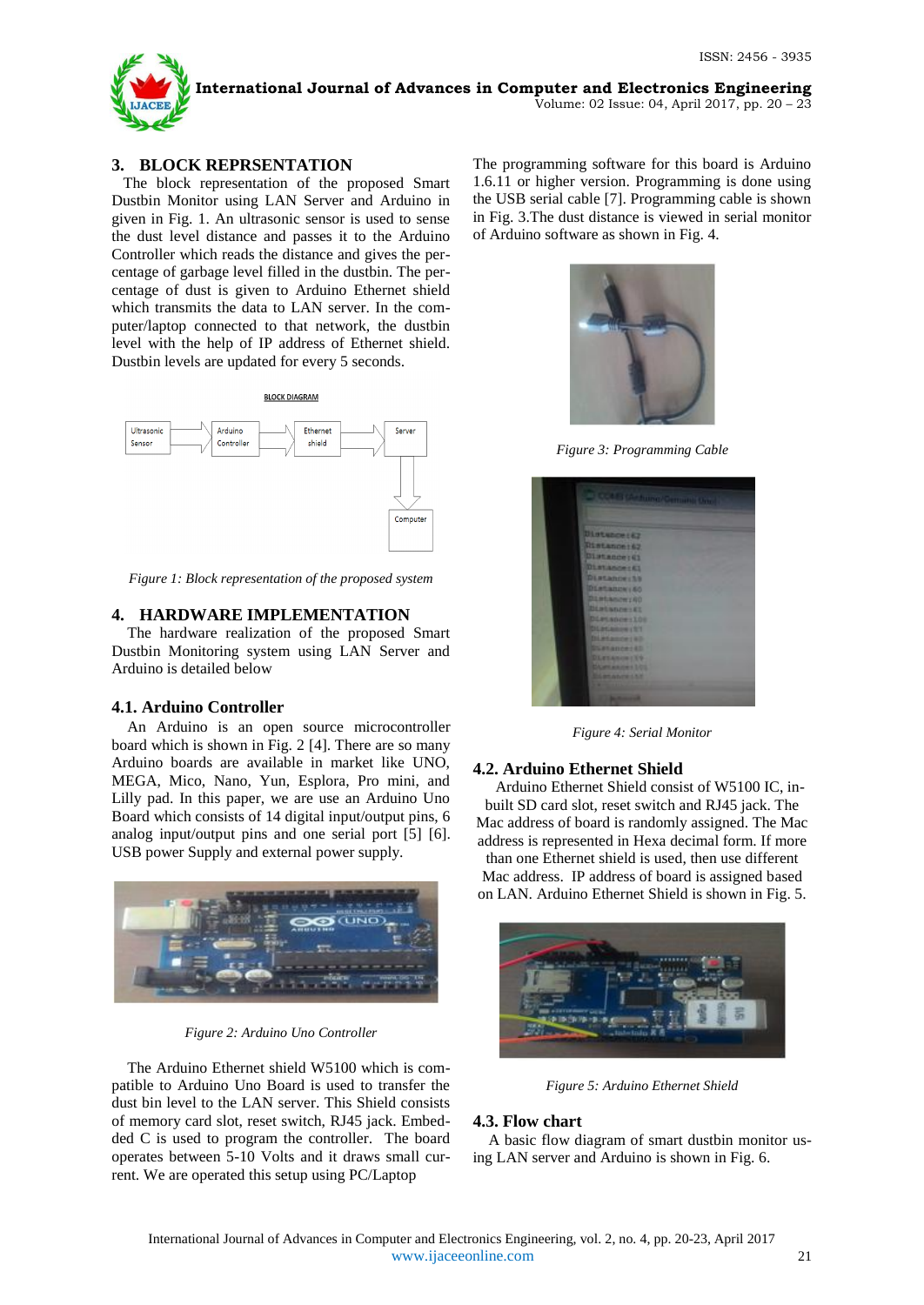

*Figure 6: Flow chart for smart dustbin monitor using LAN server and Arduino*

#### **4.4. Ultrasonic Sensor**

In this paper, a HC-SR04 ultrasonic sensor is used for measuring dust level [8] [9]. It consists of VCC, Ground, Trigger and Echo pins. This sensor detects the obstacle with help of radio waves. This module sends 40 kHz signals and detects reflected signal from obstacle. Ultrasonic Sensor is shown in Fig. 7. Equation 1 expresses the level of dust and garbage contained in the dustbin where the velocity of sound is 343 m/s. Its effectual angle is 15 degree.

distance = 
$$
\frac{\text{high level time xvelocity of sound}}{2}
$$
 (1)



*Figure 7: Ultrasonic Sensor*

#### **4.5. LAN Server**

In this paper, a LAN server is used to serve the dustbin level data to the workstations connected to the LAN. The Internet Protocol (IP) address of Ethernet shield is typed in Uniform Resource Locator (URL) address for getting Dustbin level [10]. The Hypertext Markup Language (HTML) coding is used for creating webpage. The dustbin levels are displayed in all the computers connected the LAN Server. Even Without internet connectivity we can get the detail regarding the dustbin level. LAN Server connection is shown in Fig. 8.



*Figure 8: LAN Server Connections*

The proposed dustbin monitoring system uses ultrasonic sensor and Arduino controller for monitor the dustbin levels and sends the data to local area network server. This setup needs local area network connections to monitor the garbage level in dustbins continuously. Overall setup is used to maintain the smart and clean cities and reduce pollution and diseases.

#### **3. CONCLUSION**

The article proposes a cost effective and user friendly Smart Dustbin Monitoring system using LAN Server and Arduino. The significant advantage of the method is that the garbage level in the dustbin is centralized and monitored using the LAN Server. It saves the time to locate each and every dustbin in a remote area. This concept avoids over flow of dustbin and prevents diseases produced from the garbage spilled around the bin. The proposed system is robust, reliable and requires less maintenance. The idea proposed in this article can be used in hospitals, apartments and restaurant.